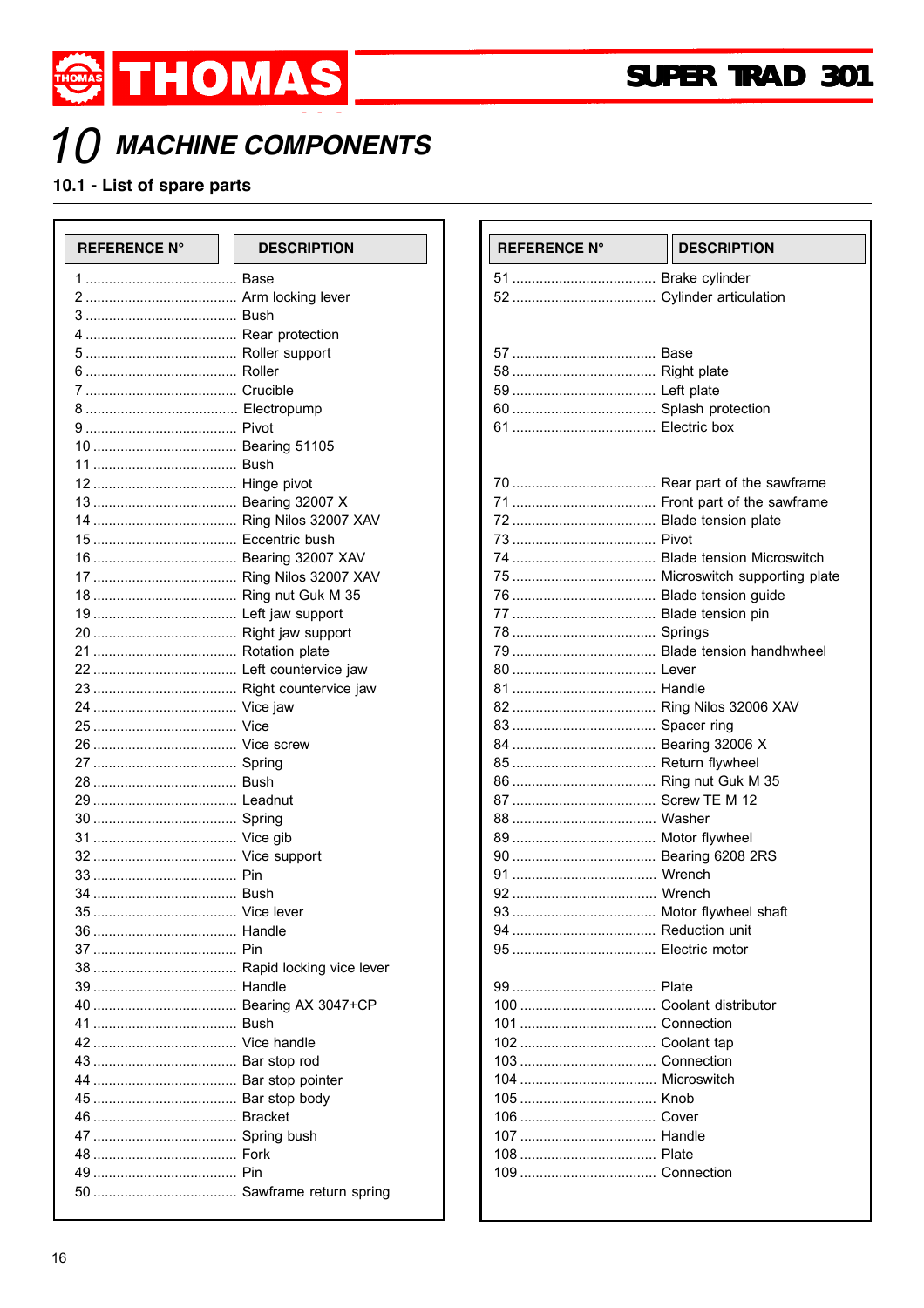

 $\overline{\mathcal{L}}$ 

| <b>PART NUMBER</b> | <b>DESCRIPTION</b>                 |
|--------------------|------------------------------------|
|                    |                                    |
|                    | 127  Cylinder support ( optional ) |
|                    |                                    |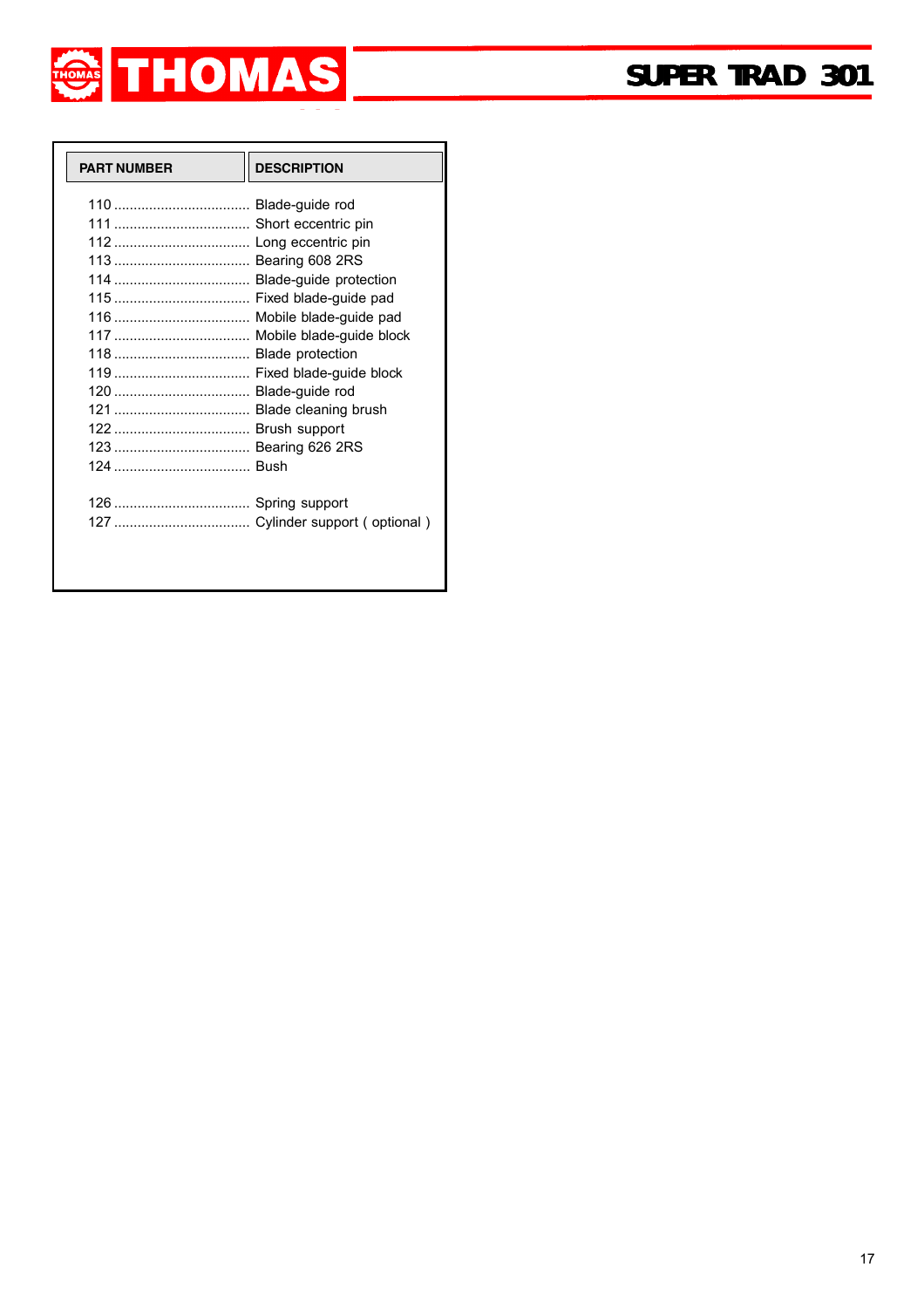

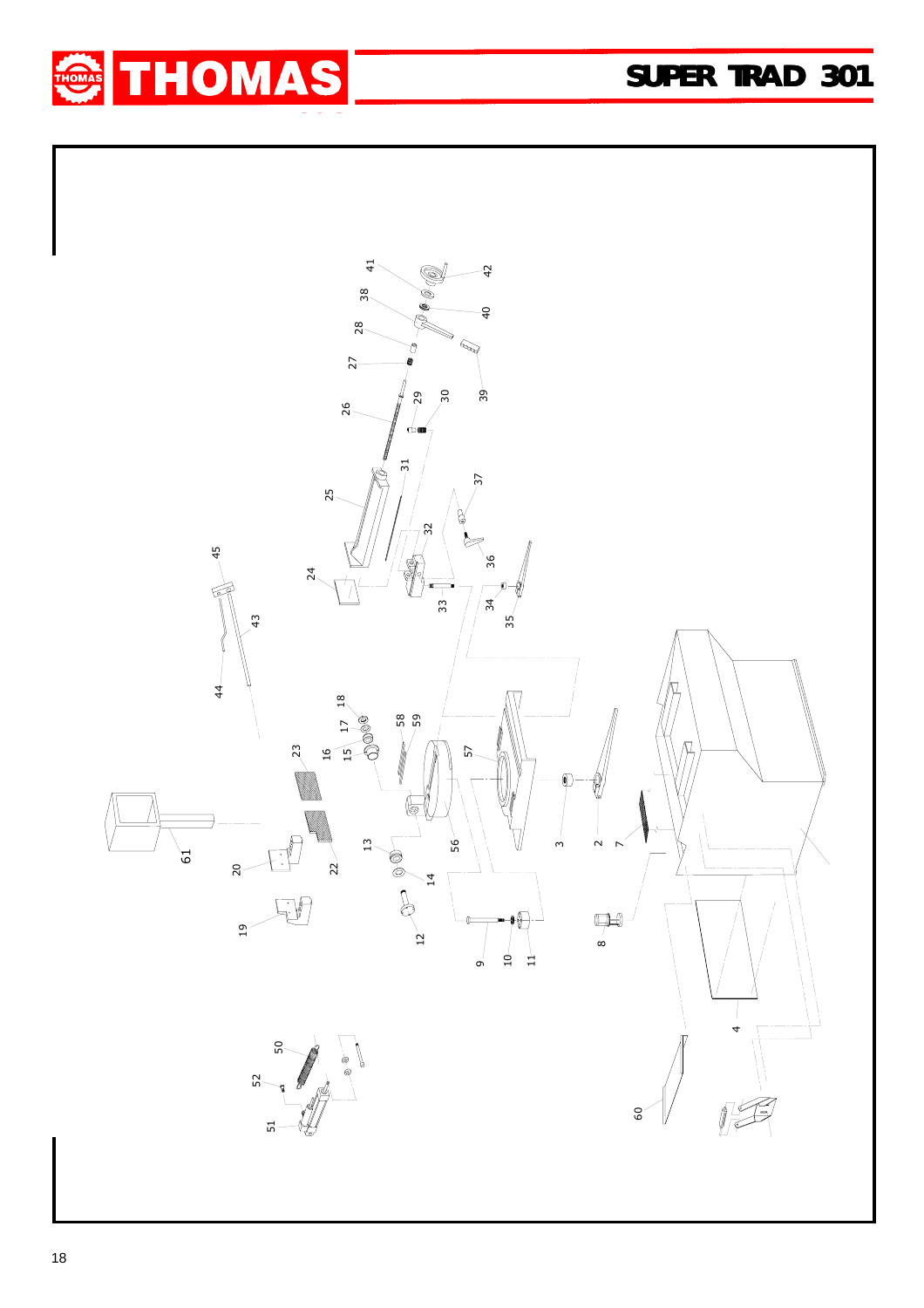